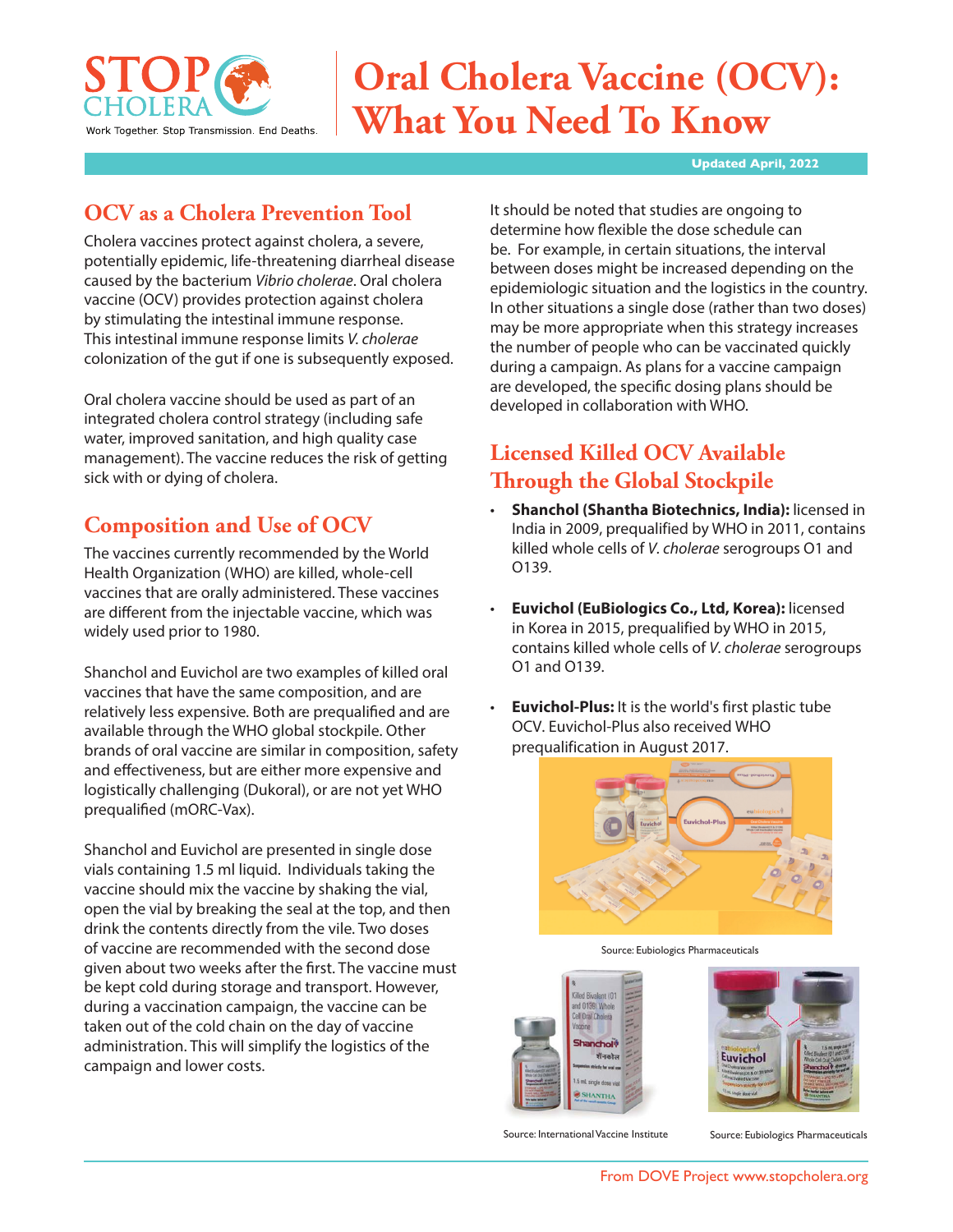# **Other Licensed Killed OCV**

- Dukoral (Crucell, Netherlands): first licensed in 1991, prequalified by WHO in 2001, contains killed whole cells of *V. cholerae* serogroup 01 and recombinant B-subunit of cholera toxin.
- mORC-Vax (Vabiotech, Vietnam): available only in Vietnam, contains killed whole cells of *V. cholerae* serogroups O1 and O139.
- Vaxchora (PaxVax, USA): Vaxchora contains attenuated live oral vaccine and can be used as a single dose. It is licensed in the USA for use in travelers and is not WHO prequalified. Its public health utility for use in developing countries is not established.

### **Safety and Side Effects of OCV**

More than 30 million doses of killed OCV have been administered globally. Experience with these vaccines has found no serious adverse reactions. During controlled clinical trials, a few people taking these vaccines experienced gastrointestinal discomfort, however symptoms were mild and occurred in similar frequencies among those taking vaccine and placebo.

WHO recommends that OCV should be provided to pregnant women during vaccine campaigns given that contracting cholera during pregnancy can cause complications, including miscarriage and preterm delivery. Follow-up of women who received Shanchol<sup>1</sup> or Dukoral<sup>2</sup> when pregnant have not revealed a significant increase in adverse pregnancy outcomes. The vaccine is composed of killed bacteria and is not absorbed from the intestine; thus, there is no reason to believe that it will harm the mother or the fetus. However, given the lack of definitive data demonstrating safety during pregnancy, the vaccine label includes cautions about its use during pregnancy. Most experts conclude that the benefits from vaccination outweigh any potential risk for women at risk of cholera, and that OCV campaigns should provide the vaccine to pregnant women when vaccine campaigns are carried out.

#### **Direct and Indirect (Herd) Protection**

Oral cholera vaccine provides significant protection for those who receive the vaccine. In addition, if a large proportion of the community receives vaccine, the vaccine protects the community better because of indirect, or "herd," protection. This means that in a community with many vaccinated individuals, even those who did not receive the vaccine will have a lower risk of cholera because the transmission of the infectious agent is reduced. The fact that OCV confers both direct protection to the individual as well as herd protection to others is very important to cholera control.

#### **WHO Recommendations for Use**

The World Health Organization has recommended that OCV be more widely used by countries in a variety of cholera endemic and outbreak situations. A full description of the policy is available.<sup>3</sup>

Some specific recommendations include the following:

*Endemic areas: "OCV should be used in conjunction with other prevention and control strategies…and should be considered in areas at risk for outbreaks…Where resources are limited, immunization should be targeted at high-risk children aged ≥1 year."* 

*Outbreaks: "Pre-emptive vaccination should be considered by local health authorities to help prevent potential outbreaks or the spread of current outbreaks to new areas…[During large and prolonged outbreaks] reactive vaccination could be considered by local health authorities as an additional control measure…Preemptive or reactive vaccination should cover as many people as possible who are eligible to receive the vaccine."* 

# **OCV Stockpile**

In 2013, WHO initiated a stockpile of OCV so that it could be made available quickly when needed. Guidance on obtaining OCV is available on the WHO website. 4 For GAVI eligible countries, the vaccine can be provided without cost to national programs. Countries that are not GAVI eligible can still obtain OCV through the stockpile to control cholera in their country.

<sup>&</sup>lt;sup>1</sup> Grout, Lise, et al. "Pregnancy outcomes after a mass vaccination campaign with an oral cholera vaccine in Guinea: a retrospective cohort study." PLoS Negl Trop Dis 9.12 (2015): e0004274.

<sup>&</sup>lt;sup>2</sup> Hashim, Ramadhan, et al. "Safety of the recombinant cholera toxin B subunit, killed whole-cell (rBS-WC) oral cholera vaccine in pregnancy." PLoS Negl Trop Dis 6.7 (2012): e1743.

<sup>&</sup>lt;sup>3</sup> World Health Organization. Cholera vaccines: WHO position paper. Weekly Epidemiological Record 2010; 85:117-128.

<sup>&</sup>lt;sup>4</sup> World Health Organization. Oral Cholera Vaccine Stockpile. [http://](http://www.who.int/cholera/vaccines/ocv_stockpile_2013/en/%20index.html) [www.who.int/cholera/vaccines/ocv\\_stockpile\\_2013/en/ index.](http://www.who.int/cholera/vaccines/ocv_stockpile_2013/en/%20index.html) [html.](http://www.who.int/cholera/vaccines/ocv_stockpile_2013/en/%20index.html)